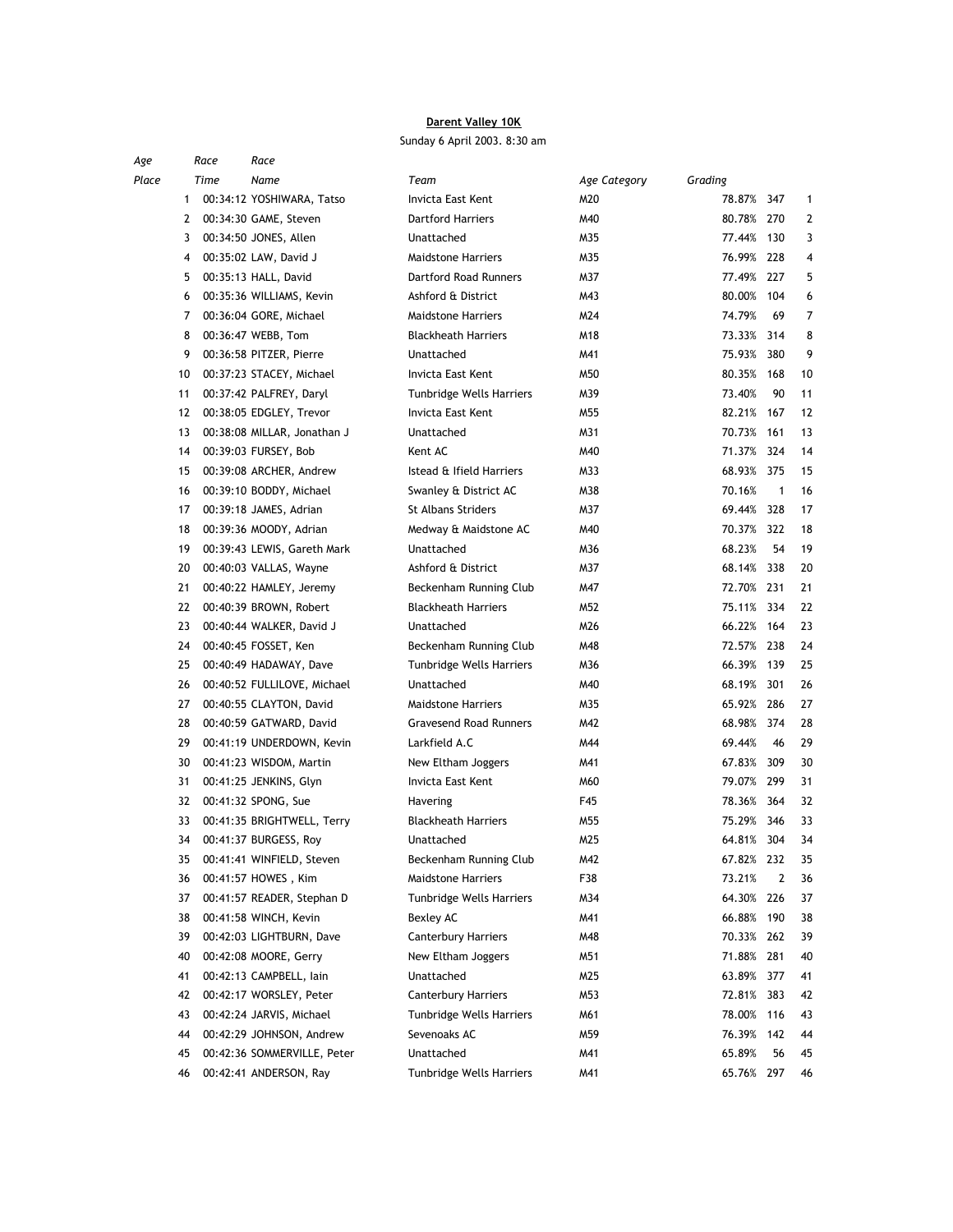| 47 | 00:42:48 CURRIE, Lyndon         | Dartford Road Runners              | M43              | 66.54%     | 65  | 47 |
|----|---------------------------------|------------------------------------|------------------|------------|-----|----|
| 48 | 00:42:52 MARSHALL, Christopher  | Orpington Road Runners             | M55              | 73.03%     | 331 | 48 |
| 49 | 00:42:56 FRANCIS, John          | <b>Greenwich Tritons Triathlon</b> | M45              | 67.32%     | 83  | 49 |
| 50 | 00:42:56 HENDERSON, Alexander   | Unattached                         | M50              | 69.96%     | 3   | 50 |
| 51 | 00:43:00 MEDLEY, Ray            | Bexley AC                          | M48              | 68.78%     | 16  | 51 |
| 52 | 00:43:15 FLETCHER, Gary         | Bexley AC                          | M35              | 62.37%     | 84  | 52 |
| 53 | 00:43:16 KITCHENER, Jeoffrey    | Sevenoaks AC                       | M53              | 71.15%     | 337 | 53 |
| 54 | 00:43:17 HALL, Alex             | Cambridge H                        | M44              | 66.28%     | 323 | 54 |
| 55 | 00:43:19 BAKSH, Ken             | Beckenham Running Club             | M48              | 68.27% 230 |     | 55 |
| 56 | 00:43:19 BAGNELL, Tsud          | Beckenham Running Club             | M31              | 62.27% 340 |     | 56 |
| 57 | 00:43:22 PIKE, Christopher      | <b>Blackheath Harriers</b>         | M50              | 69.26% 330 |     | 57 |
| 58 | 00:43:29 TAYLOR, Tara           | Tunbridge Wells Harriers           | F38              | 70.63% 229 |     | 58 |
| 59 | 00:43:30 MOLSON, John           | Beckenham Running Club             | M39              | 63.62% 243 |     | 59 |
| 60 | 00:43:50 HOAD, lan              | <b>Maidstone Harriers</b>          | M41              | 64.03% 181 |     | 60 |
| 61 | 00:43:59 HUNT, Neil             | Larkfield A.C                      | M39              | 62.92%     | 103 | 61 |
| 62 | 00:44:02 JAMES, Sue             | Paddock Wood AC                    | F52              | 78.74% 219 |     | 62 |
| 63 | 00:44:10 PECKHAM, Antony Victor | Unattached                         | M31              | 61.07%     | 92  | 63 |
| 64 | 00:44:12 O'SULLIVAN, Martin     | Unattached                         | M31              | 61.03%     | 318 | 64 |
| 65 | 00:44:14 THOMPSON, Chris        | Orpington Road Runners             | M51              | 68.46% 310 |     | 65 |
| 66 | 00:44:16 VINE, Geoffrey         | Sevenoaks AC                       | M55              | 70.72%     | 43  | 66 |
| 67 | 00:44:27 OLIVER, Cara           | Dartford Road Runners              | F29              | 67.30%     | 47  | 67 |
| 68 | 00:44:31 EARL, Martyn           | <b>Maidstone Harriers</b>          | M22              | 60.59% 289 |     | 68 |
| 69 | 00:44:31 JAMIESON, Mark R       | Bexley AC                          | M45              | 64.92% 268 |     | 69 |
| 70 | 00:44:43 JAMES, Mick            | Unattached                         | M46              | 65.13%     | 23  | 70 |
| 71 | 00:44:45 MUNT, Derek            | Beckenham Running Club             | M47              | 65.58% 235 |     | 71 |
| 72 | 00:44:49 PIERCE, Stacey         | <b>Thanet Road Runners</b>         | F30              | 66.75% 210 |     | 72 |
| 73 | 00:44:50 GREENFIELD, Philip     | <b>Bromley AC</b>                  | M43              | 63.52%     | 171 | 73 |
| 74 | 00:44:52 REYNOLDS, Mark         | Unattached                         | M33              | 60.12% 200 |     | 74 |
| 75 | 00:44:54 GRIDLEY, David         | Havering                           | M36              | 60.36% 366 |     | 75 |
| 76 | 00:45:00 COMPTON, Mark          | <b>Blackheath Harriers</b>         | M47              | 65.21%     | 188 | 76 |
| 77 | 00:45:02 GOSS, Paul             | Bexley AC                          | M44              | 63.70% 205 |     | 77 |
| 78 | 00:45:04 DAVIES, Nigel          | Orpington Road Runners             | M42              | 62.73%     | 94  | 78 |
| 79 | 00:45:05 ALLEN, David           | New Eltham Joggers                 | M51              | 67.17%     | 11  | 79 |
| 80 | 00:45:12 HINDS, Andrew          | Beckenham Running Club             | M50              | 66.45% 233 |     | 80 |
| 81 | 00:45:16 ANDERSON, Laura        | Dartford Road Runners              | F <sub>2</sub> 3 | 66.09% 351 |     | 81 |
| 82 | 00:45:20 SMART, Darren          | <b>Dartford Harriers</b>           | M27              | 59.50% 339 |     | 82 |
| 83 | 00:45:24 STIELOW, Lionel        | Paddock Wood AC                    | M54              | 68.38%     | 22  | 83 |
| 84 | 00:45:30 BREWSTER, Paul         | Unattached                         | M33              | 59.28%     | 249 | 84 |
| 85 | 00:45:32 TUCKWELL, Colin        | Unattached                         | M31              | 59.24%     | 376 | 85 |
| 86 | 00:45:42 WARDALE, Terry         | Bexley AC                          | M43              | 62.32%     | 113 | 86 |
| 87 | 00:45:43 LAYTON, Mark           | Unattached                         | M41              | 61.40%     | 276 | 87 |
| 88 | 00:45:43 MACKENSIE, Kaeti A     | Bexley AC                          | F27              | 65.44%     | 180 | 88 |
| 89 | 00:45:44 RUSSELL, Michael       | Tunbridge Wells Harriers           | M37              | 59.67%     | 263 | 89 |
| 90 | 00:45:45 KERRINS, Pat           | Beckenham Running Club             | M47              | 64.14% 240 |     | 90 |
| 91 | 00:45:50 MCENJEE, Kevin         | New Eltham Joggers                 | M46              | 63.54%     | 342 | 91 |
| 92 | 00:46:02 GRAY, Andy             | Unattached                         | M41              | 60.97%     | 319 | 92 |
| 93 | 00:46:13 SALLOW, Alan           | Beckenham Running Club             | M39              | 59.88% 241 |     | 93 |
| 94 | 00:46:17 WALKER, Alison         | Sevenoaks AC                       | F38              | 66.36%     | 93  | 94 |
| 95 | 00:46:18 FILER, Mark            | Unattached                         | M32              | 58.26%     | 48  | 95 |
| 96 | 00:46:23 CREW, Steven           | Unattached                         | M40              | 60.08%     | 275 | 96 |
|    |                                 |                                    |                  |            |     |    |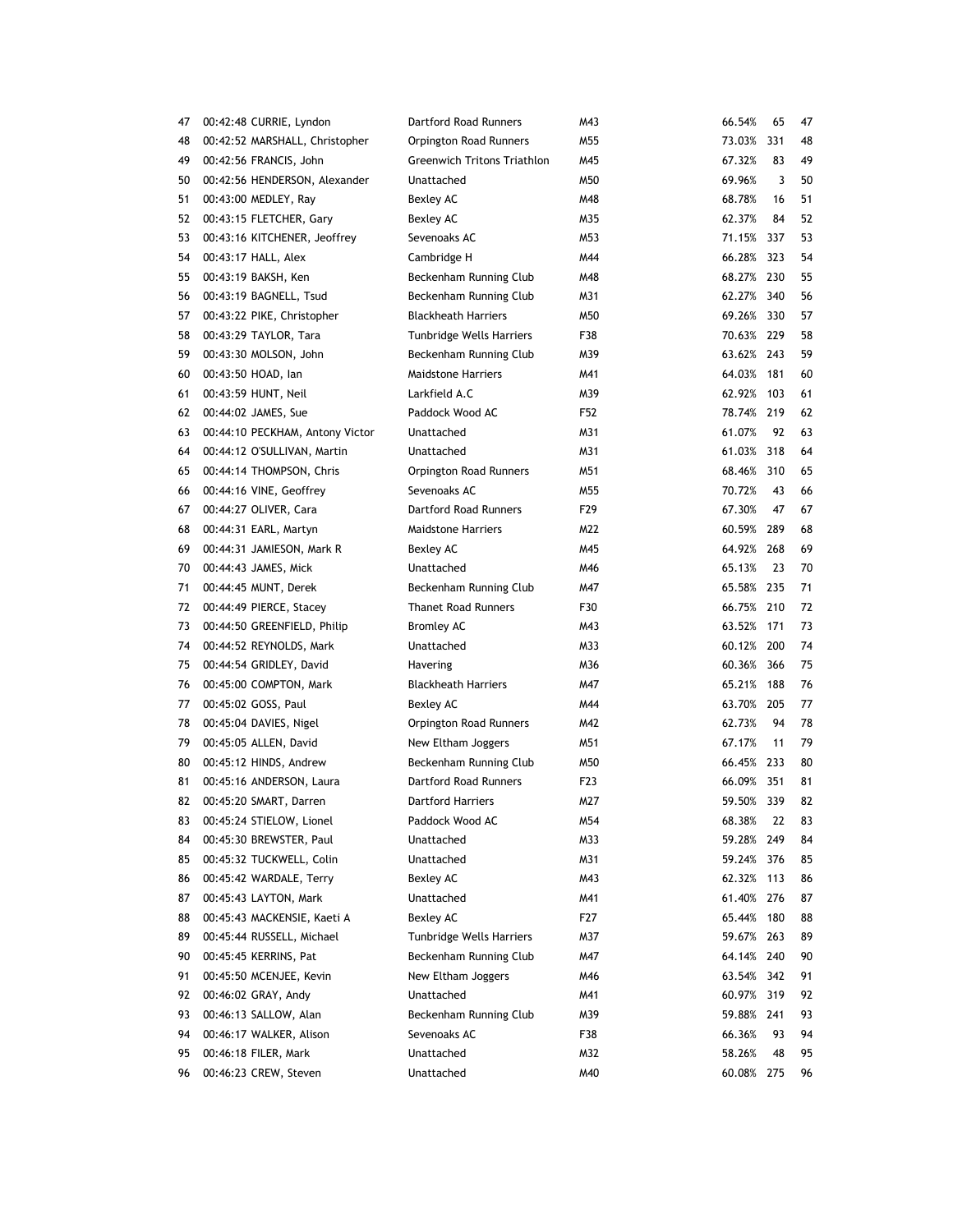| 97  | 00:46:28 WHITE, Alison          | Paddock Wood AC                 | F48 | 71.92% 115     |         | 97  |
|-----|---------------------------------|---------------------------------|-----|----------------|---------|-----|
| 98  | 00:46:31 TURNER, Glyn Richard   | Unattached                      | M25 | 57.99%         | 21      | 98  |
| 99  | 00:46:32 PARKER, Dave           | Unattached                      | M44 | 61.65%         | 369     | 99  |
| 100 | 00:46:33 GUANT, Andrew          | Beckenham Running Club          | M25 | 57.94% 242     |         | 100 |
| 101 | 00:46:34 HICKMOTT, Stephen R    | Unattached                      | M37 | 58.60%         | 149     | 101 |
| 102 | 00:46:35 TAYLOR, David          | Vegetarian Cycling & A.C.       | M46 | 62.52%         | 335     | 102 |
| 103 | 00:46:45 GRONOW, Karen E        | Unattached                      | F33 | 63.99%         | 111     | 103 |
| 104 | 00:46:49 BURNAND, Robert        | Unattached                      | M43 | 60.83%         | 294     | 104 |
| 105 | 00:46:54 SAWYER, John           | <b>Dartford Harriers</b>        | M55 | 66.75% 350     |         | 105 |
| 106 | 00:46:56 REDMAN, Paul           | Unattached                      | M44 | 61.13% 362 106 |         |     |
| 107 | 00:46:58 COX, Michael P         | Road Runners Club               | M57 | 67.85%         | 172 107 |     |
| 108 | 00:47:01 BURDETT, Melanie       | Beckenham Running Club          | F28 | 63.63% 245     |         | 108 |
| 109 | 00:47:01 PLEDGE, Alan           | Beckenham Running Club          | M47 | 62.41% 237     |         | 109 |
| 110 | 00:47:09 HUGHES, Catherine Mary | Dartford Road Runners           | F37 | 64.63% 155     |         | 110 |
| 111 | 00:47:11 WILLIAMSON, John       | Unattached                      | M47 | 62.19%         | 72      | 111 |
| 112 | 00:47:11 AUSTIN, Patrick        | Cambridge H                     | M36 | 57.44%         | 186     | 112 |
| 113 | 00:47:12 MCGRUDDY, Michael J    | Unattached                      | M42 | 59.90%         | 215     | 113 |
| 114 | 00:47:13 CERELY, Peter          | Dorset doddlers                 | M65 | 72.92%         | 122     | 114 |
| 115 | 00:47:16 POVEY, Marian          | Dartford Road Runners           | M48 | 62.57%         | 345     | 115 |
| 116 | 00:47:20 CARTER, Bob            | Istead & Ifield Harriers        | M65 | 72.74%         | 82      | 116 |
| 117 | 00:47:21 BAXTER, Simon          | Unattached                      | M42 | 59.71%         | 269     | 117 |
| 118 | 00:47:26 RHODES, Simon          | Unattached                      | M45 | 60.93%         | 192 118 |     |
| 119 | 00:47:29 MOLE, Denis            | Havering                        | M54 | 65.38%         | 365     | 119 |
| 120 | 00:47:29 FORD, Russell          | Havering                        | M40 | 58.69% 371     |         | 120 |
| 121 | 00:47:32 JACKSON, Christine     | Unattached                      |     | <b>NDB</b>     | 154     | 121 |
| 122 | 00:47:33 TAYLOR, Neil           | Havering                        | M35 | 56.73%         | 368     | 122 |
| 123 | 00:47:36 PEACOCK, Marcia        | Sevenoaks AC                    | F39 | 65.04%         | 145     | 123 |
| 124 | 00:47:37 JAMES, Helen           | Unattached                      | F38 | 64.50%         | 326     | 124 |
| 125 | 00:47:38 FOSTER, Mark           | Bexley AC                       | M41 | 58.93% 273     |         | 125 |
| 126 | 00:47:39 GOODALL, Oliver        | Unattached                      | M30 | 56.61%         | 363     | 126 |
| 127 | 00:47:39 KIDD, G M              | Unattached                      | M45 | 60.65%         | 355     | 127 |
| 128 | 00:47:40 GREGORY, Craig         | Unattached                      | M41 | 58.88% 254     |         | 128 |
| 129 | 00:47:42 PENTECOST, Alan J      | Unattached                      | M50 | 62.97%         | 212 129 |     |
| 130 | 00:47:43 TURNER, Lindsey        | <b>Tunbridge Wells Harriers</b> | F36 | 63.36%         | 159 130 |     |
| 131 | 00:47:46 MORTON, Andy           | Unattached                      | M40 | 58.34%         | 300     | 131 |
| 132 | 00:47:47 ARMITAGE, Christopher  | Unattached                      | M55 | 65.52% 292 132 |         |     |
| 133 | 00:47:54 HARAGAN, Scott         | Bexley AC                       | M45 | 60.34%         | 208     | 133 |
| 134 | 00:48:07 HAGGARTY, Scot         | Unattached                      | M35 | 56.06%         | 218     | 134 |
| 135 | 00:48:08 CORBIDGE, Richard      | Unattached                      | M38 | 57.09%         | 27      | 135 |
| 136 | 00:48:16 WASTELL, Keith         | Thameside running               | M56 | 65.44%         | 348     | 136 |
| 137 | 00:48:21 PLACE, Valerie         | <b>Blackheath Harriers</b>      | F42 | 65.63%         | 279     | 137 |
| 138 | 00:48:24 BYARD, Andrew          | Unattached                      | M40 | 57.58%         | 317     | 138 |
| 139 | 00:48:25 PETRIE, Simon          | Unattached                      | M32 | 55.71%         | 67      | 139 |
| 140 | 00:48:27 PETRIE, Richard        | Unattached                      | M31 | 55.67%         | 99      | 140 |
| 141 | 00:48:28 THOMPSON, Richard      | Unattached                      | M23 | 55.65%         | 388     | 141 |
| 142 | 00:48:34 MUNROE, Andy           | Unattached                      | M34 | 55.54%         | 79      | 142 |
| 143 | 00:48:34 LEWIS, Brian           | Orpington Road Runners          | M54 | 63.92%         | 89      | 143 |
| 144 | 00:48:36 TATE, Andrew           | <b>Maidstone Harriers</b>       | M46 | 59.92%         | 313     | 144 |
| 145 | 00:48:37 POWELL, Alf            | Unattached                      | M52 | 62.80%         | 66      | 145 |
| 146 | 00:48:38 PEACH, Jane S          | Unattached                      | F45 | 66.92%         | 280     | 146 |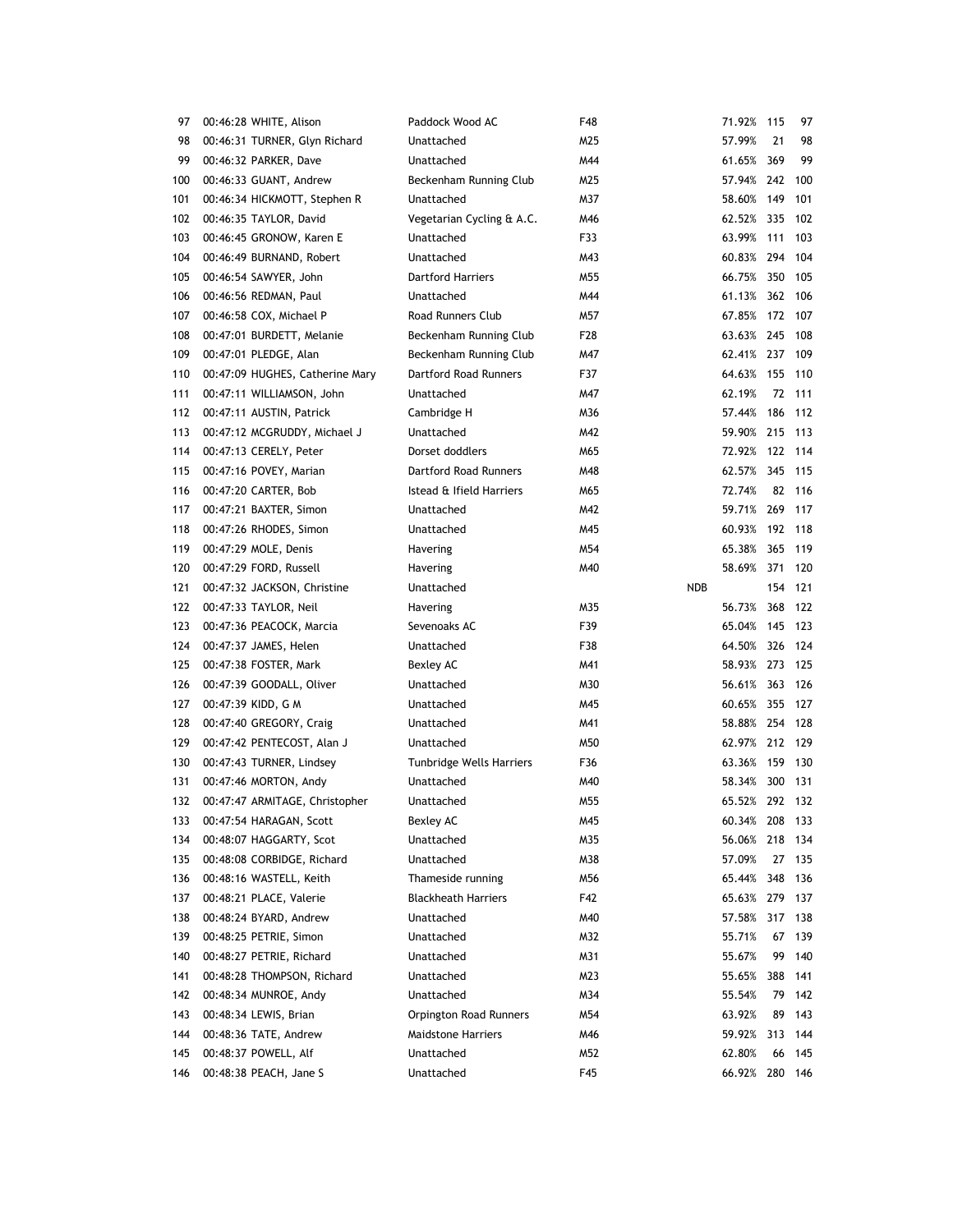| 147 | 00:48:42 PHLEM, Michael        | Unattached                   | M75 | 79.87%         | 386     | 147     |
|-----|--------------------------------|------------------------------|-----|----------------|---------|---------|
| 148 | 00:48:49 JOHNSON, June         | Sevenoaks AC                 | F58 | 75.43%         | 143     | 148     |
| 149 | 00:48:55 BYGRAVE, Shane        | Unattached                   | M44 | 58.65%         | 179     | 149     |
| 150 | 00:49:00 CAMBRIDGE, Gary       | <b>Plumstead Runners</b>     | M39 | 56.48%         | 341     | 150     |
| 151 | 00:49:02 BRETT, Ricky          | Bexley AC                    | M48 | 60.31% 206     |         | 151     |
| 152 | 00:49:06 DUGDALE, Richard J    | Unattached                   | M45 | 58.86%         | 148     | 152     |
| 153 | 00:49:08 EDWARDS, John         | Unattached                   | M45 | 58.82%         |         | 8 153   |
| 154 | 00:49:14 WOODWARD, Pam         | Orpington Road Runners       | F56 | 73.25%         | 267 154 |         |
| 155 | 00:49:16 MOLE, Eleanor         | Havering                     | F22 | 60.72%         | 367 155 |         |
| 156 | 00:49:17 BILLING, Mark         | Unattached                   | M41 | 56.95% 187 156 |         |         |
| 157 | 00:49:22 BOTTIGLIERI, Enrilo   | Unattached                   | M43 | 57.69%         | 101     | 157     |
| 158 | 00:49:24 WOOD, Wendy J         | Sevenoaks AC                 | F42 | 64.23% 221     |         | 158     |
| 159 | 00:49:26 HALL, Pauline         | <b>Thanet Road Runners</b>   | F53 | 70.82% 209     |         | 159     |
| 160 | 00:49:28 MANTHORPE, Mike       | Unattached                   | M49 | 60.25% 307     |         | 160     |
| 161 | 00:49:30 HALL, David           | Unattached                   | M39 | 55.91%         | 112 161 |         |
| 162 | 00:49:31 MCDONOUGH, Anne       | Beckenham Running Club       | F47 | 66.89% 246 162 |         |         |
| 163 | 00:49:34 SORENSEN, Lotte       | Unattached                   | F32 | 60.36% 277     |         | 163     |
| 164 | 00:49:41 FORDHAM, David L      | Unattached                   | M40 | 56.09%         | 78      | 164     |
| 165 | 00:49:46 DALE, Sue             | Havering                     | F49 | 67.76%         | 372     | 165     |
| 166 | 00:49:52 GORDON, Andrew        | Unattached                   | M40 | 55.89%         | 10      | 166     |
| 167 | 00:49:54 KRAJEWSKI, Rebecca    | Tunbridge Wells Harriers     | F26 | 59.95%         | 133 167 |         |
| 168 | 00:49:54 STEWART, Alice Bethan | Unattached                   | F27 | 59.95%         | 68      | 168     |
| 169 | 00:49:56 COLLINS, Terry        | New Eltham Joggers           | M46 | 58.32%         | 358     | 169     |
| 170 | 00:50:09 CLEVERLY, Joe         | New Eltham Joggers           | M50 | 59.89%         | 379     | 170     |
| 171 | 00:50:10 WATERS, Matthew F     | Unattached                   | M37 | 54.40%         | 70      | 171     |
| 172 | 00:50:14 BUSH, Andy            | Unattached                   | M23 | 53.70%         | 387     | 172     |
| 173 | 00:50:15 SCOTT, Elizabeth      | Larkfield A.C                | F38 | 61.12%         | 140     | 173     |
| 174 | 00:50:27 RUSSELL, Ron          | Castle Point Joggers         | M69 | 71.39% 287     |         | 174     |
| 175 | 00:50:29 DRIVER, Tracy         | Tunbridge Wells Harriers     | F31 | 59.26%         | 390     | 175     |
| 176 | 00:50:32 YOUNG, Roger          | Bexley AC                    | M58 | 63.63% 296     |         | 176     |
| 177 | 00:50:34 SCOTT, Duncan         | Larkfield A.C                | M39 | 54.73%         | 141     | 177     |
| 178 | 00:50:34 HESSEY, Sharon        | Unattached                   | F26 | 59.16% 163     |         | 178     |
| 179 | 00:50:36 BIGGS, Trevor         | Unattached                   | M47 | 57.99%         | 185     | 179     |
| 180 | 00:50:37 SMITH, Neil           | Unattached                   | M31 | 53.29% 329     |         | 180     |
| 181 | 00:50:39 SWAIN, GAVIN          | Unattached                   | M34 | 53.25% 282 181 |         |         |
| 182 | 00:50:54 BARTLETT, Simon       | Unattached                   | M36 | 53.24% 202 182 |         |         |
| 183 | 00:50:57 MORLEY, Stuart        | Havering                     | M36 | 53.19% 333 183 |         |         |
| 184 | 00:50:57 GODDARD, David        | Havering                     | M28 | 52.94%         | 332     | 184     |
| 185 | 00:50:58 DORRELL, Patricia Ann | Orpington Road Runners       | F57 | 71.50%         | 57      | 185     |
| 186 | 00:51:08 MCGRADY, Alan         | Unattached                   | M36 | 53.00%         | 385     | 186     |
| 187 | 00:51:09 HAMLEY, Jennifer      | Beckenham Running Club       | F47 | 64.76% 244     |         | 187     |
| 188 | 00:51:16 RUSSEL, Jane Ann      | Unattached                   | F38 | 59.91%         | 144     | 188     |
| 189 | 00:51:17 BLAND, Matt James     | Unattached                   | M27 | 52.60%         | 52      | 189     |
| 190 | 00:51:19 MORAN, Nicholas       | Unattached                   | M33 | 52.56%         | 123     | 190     |
| 191 | 00:51:22 JESSOP, Gavin         | Unattached                   | M32 | 52.51%         | 320     | 191     |
| 192 | 00:51:23 DUMBLETON, Andrew     | <b>Dartford Road Runners</b> | M33 | 52.49%         | 321 192 |         |
| 193 | 00:51:25 WRAFTER, Tom          | Thameside running            | M65 | 66.97%         |         | 354 193 |
| 194 | 00:51:26 BEST, David           | Unattached                   | M32 | 52.44%         |         | 73 194  |
| 195 | 00:51:29 BURGESS, Howard       | Vets AC                      | M56 | 61.35%         | 303     | 195     |
| 196 | 00:51:30 DENNY, Ronald         | Sevenoaks AC                 | M66 | 67.60%         |         | 6 196   |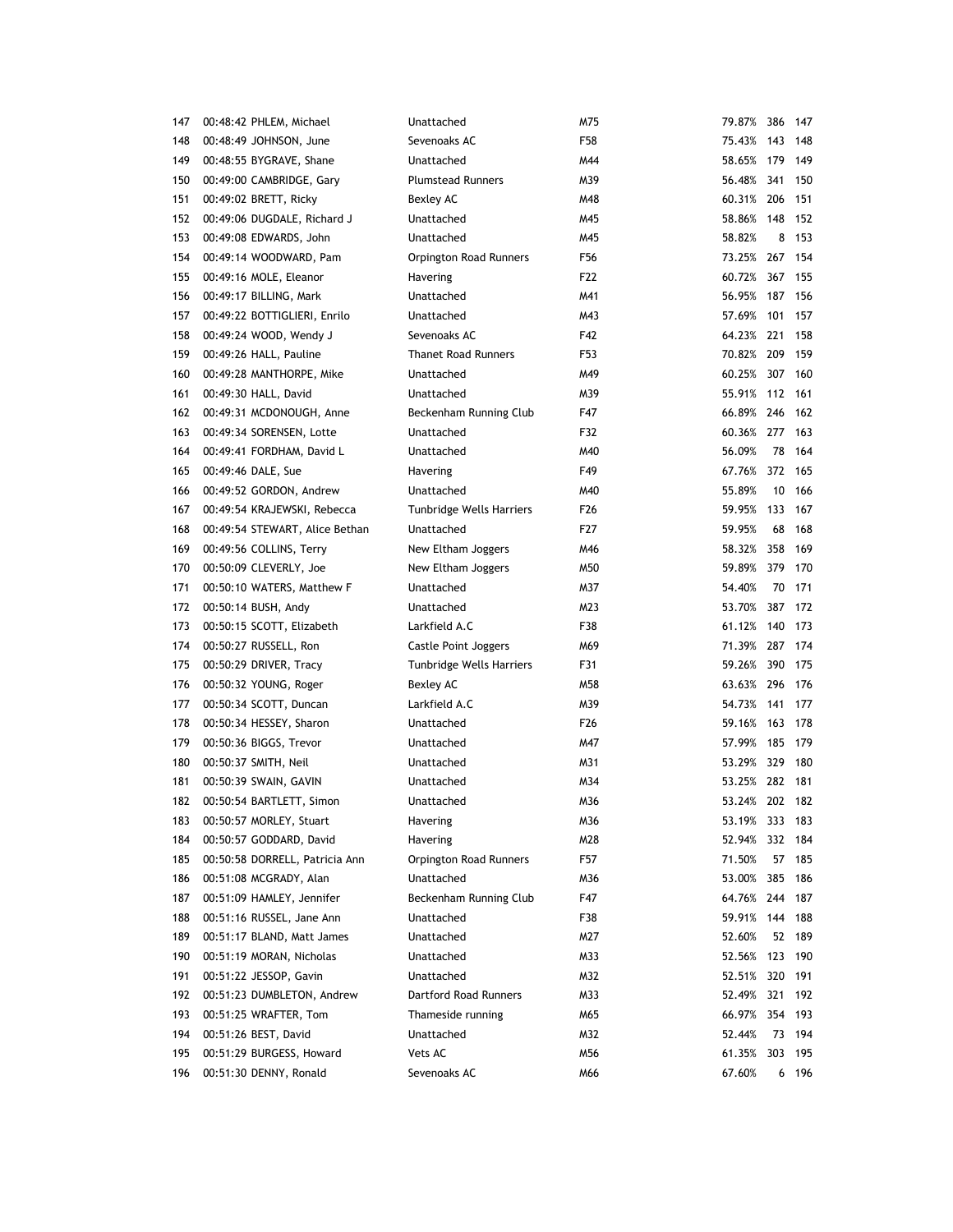| 197 | 00:51:33 LADLEY, Kevin John        | Unattached                             | M45 | 56.07%         | 42      | 197     |
|-----|------------------------------------|----------------------------------------|-----|----------------|---------|---------|
| 198 | 00:51:40 BAILEY, David Anthony     | Unattached                             | M31 | 52.21%         | 373     | 198     |
| 199 | 00:51:50 WILLIAMSON, Judi          | Unattached                             | F37 | 58.79%         | 71      | 199     |
| 200 | 00:51:51 WILTSHIRE, Martin         | Beckenham Running Club                 | M45 | 55.74% 234 200 |         |         |
| 201 | 00:51:56 ANDERSON, Nicola          | Unattached                             | F25 | 57.61% 352 201 |         |         |
| 202 | 00:52:02 PRIDEAUX, lan             | Unattached                             | M30 | 51.84% 284 202 |         |         |
| 203 | 00:52:05 LOGIER, Colin             | Beckenham Running Club                 | M50 | 57.67% 236 203 |         |         |
| 204 | 00:52:09 BENNION, Sharon           | Unattached                             | F33 | 57.37%         | 193 204 |         |
| 205 | 00:52:12 MARTIN, Sandy             | Unattached                             | F27 | 57.31%         |         | 17 205  |
| 206 | 00:52:13 BERRY, Jill               | Unattached                             | F45 | 62.33%         | 39      | 206     |
| 207 | 00:52:13 BOTTIGLIERI, Paolo Enrico | Unattached                             | M17 | 51.66%         | 102 207 |         |
| 208 | 00:52:14 THOMPSON, David           | Scarborough A C                        | M46 | 55.76%         | 389     | 208     |
| 209 | 00:52:15 SMITH, Susan Deborah      | New Eltham Joggers                     | F43 | 61.24%         |         | 50 209  |
| 210 | 00:52:19 WILTSHIRE, Suzi           | <b>Dartford Harriers</b>               | F21 | 57.18% 197 210 |         |         |
| 211 | 00:52:22 HALL, Michael             | <b>Thanet Road Runners</b>             | M52 | 58.31%         | 211 211 |         |
| 212 | 00:52:27 NORRIS, Andrew J          | Unattached                             | M32 | 51.43% 199     |         | 212     |
| 213 | 00:52:28 TATE, lan                 | <b>Maidstone Harriers</b>              | M38 | 52.37%         | 315 213 |         |
| 214 | 00:52:31 PETRIE, Jane              | Unattached                             | F27 | 56.97%         | 18      | 214     |
| 215 | 00:52:43 MORRISON, Ian             | Unattached                             | M42 | 53.63%         | 302 215 |         |
| 216 | 00:52:46 PROTO, Vince              | London fire brigade A.C                | M38 | 52.08%         | 305 216 |         |
| 217 | 00:52:47 PRIDEAUX, Louise          | Unattached                             | F37 | 57.73% 283 217 |         |         |
| 218 | 00:52:50 RACKHAM, Robert S         | Ashford & District                     | M48 | 55.97% 291 218 |         |         |
| 219 | 00:52:52 YOUNG, Christine Ann      | <b>Bromley Vets</b>                    | F46 | 62.10%         | 356 219 |         |
| 220 | 00:52:57 LAWSON, Stephen           | Havering                               | M46 | 55.00%         |         | 25 220  |
| 221 | 00:52:58 BURCHETT, Paul            | <b>Stopsley Striders</b>               | M54 | 58.61%         |         | 55 221  |
| 222 | 00:53:03 BARTLETT, Ian James       | New Eltham Joggers                     | M68 | 67.12%         | 156     | 222     |
| 223 | 00:53:04 COBB, Nigel               | Unattached                             | M29 | 50.83%         | 370 223 |         |
| 224 | 00:53:06 WOODLEY, Karen            | Unattached                             | F34 | 56.34%         | 100     | 224     |
| 225 | 00:53:06 RIXON, Paul               | New Eltham Joggers                     | M45 | 54.43%         | 359     | 225     |
| 226 | 00:53:07 DUNGATE, Keith            | Cambridge H                            | M55 | 58.94% 222 226 |         |         |
| 227 |                                    |                                        | M44 | 53.96%         | 129 227 |         |
| 228 | 00:53:10 GIANNONI, Keith           | Metropolitan Police<br>Paddock Wood AC | M38 | 51.65%         | 382 228 |         |
|     | 00:53:12 BAMBURY, John             |                                        |     |                |         |         |
| 229 | 00:53:18 FRENCH, Sheila C          | Istead & Ifield Harriers               | F43 | 60.04% 266 229 |         |         |
| 230 | 00:53:23 GOSS, Breda               | Bexley AC                              | F41 | 58.95% 204 230 |         |         |
| 231 | 00:53:31 HENDERSON, James John     | Unattached                             | M29 | 50.40%         |         | 4 231   |
| 232 | 00:53:33 BARBER, Sue               | Cambridge H                            | F48 | 62.41%         |         | 30 232  |
| 233 | 00:53:44 MILLER, Ann               | Cambridge H                            | F60 | 70.00%         |         | 160 233 |
| 234 | 00:53:45 GLADWELL, Katharyn        | <b>Dulwich Park Runners</b>            | F32 | 55.66%         | 13      | 234     |
| 235 | 00:53:45 RAYMER, Trevor            | <b>Dulwich Park Runners</b>            | M53 | 57.27%         | 191     | 235     |
| 236 | 00:53:48 MARSHALL, Colin           | Unattached                             | M46 | 54.13%         | 135 236 |         |
| 237 | 00:53:59 ROBERTS, Seb              | Unattached                             | M30 | 49.97%         |         | 312 237 |
| 238 | 00:54:03 BLOOMFIELD, Helen         | Beckenham Running Club                 | F41 | 58.23%         | 248 238 |         |
| 239 | 00:54:09 BROWN, David              | Sittingbourne Striders                 | M51 | 55.92%         |         | 132 239 |
| 240 | 00:54:13 HUGO, Jeremy              | Unattached                             | M41 | 51.77%         | 49      | 240     |
| 241 | 00:54:14 PARKER, Sally             | <b>Gravesend Road Runners</b>          | F37 | 56.19%         | 353     | 241     |
| 242 | 00:54:16 POVEY, Elizabeth          | Dartford Road Runners                  | M18 | 49.71%         |         | 344 242 |
| 243 | 00:54:19 KERR, Jeff                | Unattached                             | M37 | 50.24%         |         | 138 243 |
| 244 | 00:54:20 JONES, Lucy               | Unattached                             | F32 | 55.06%         | 361     | 244     |
| 245 | 00:54:26 KNIGHT, Jonathan David    | Unattached                             | M23 | 49.55%         | 98      | 245     |
| 246 | 00:54:31 BURNAND, Lesley           | Unattached                             | F42 | 58.21%         |         | 293 246 |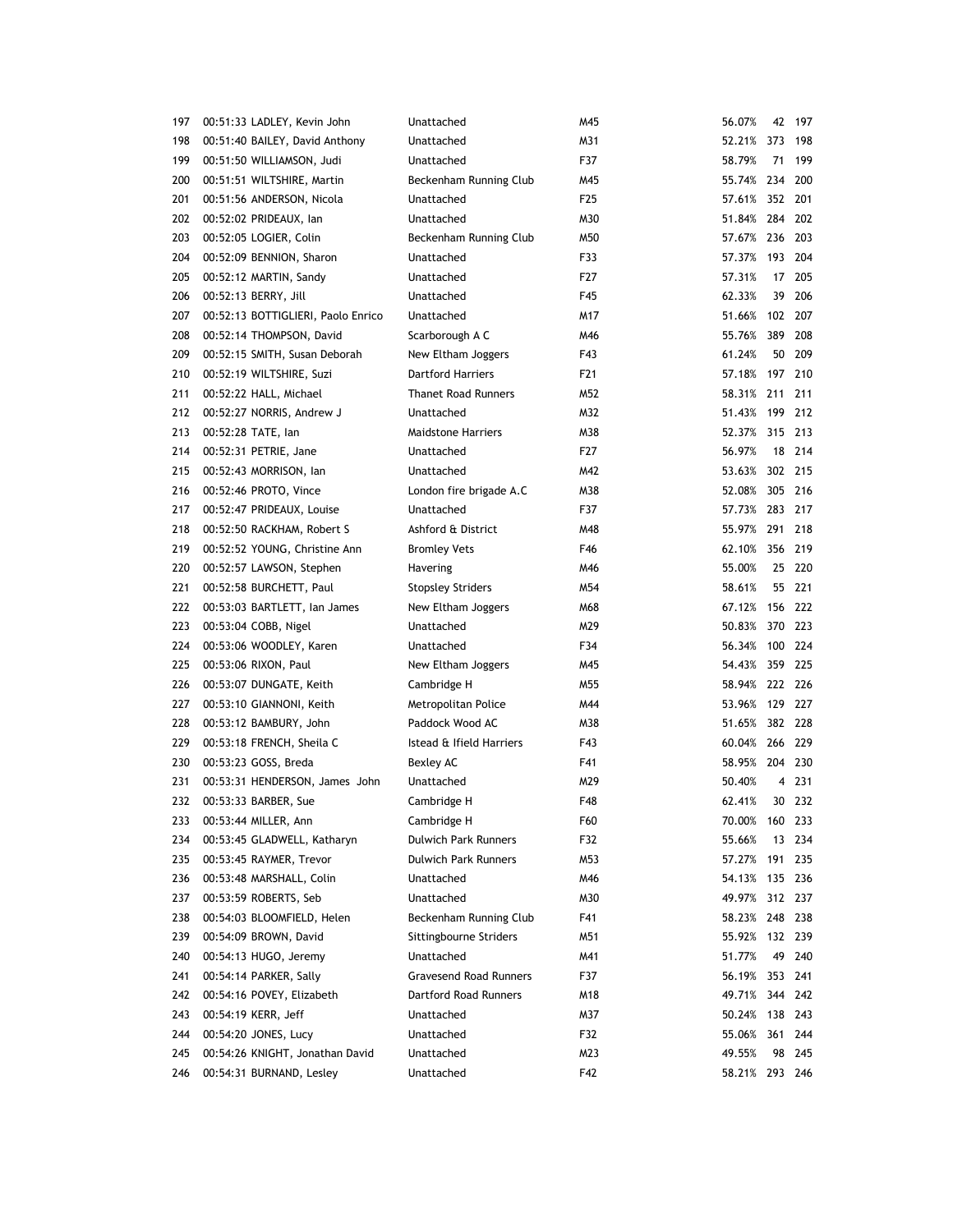| 247 | 00:54:35 TURNER, Helen E        | <b>Thanet Road Runners</b> | F33              | 54.81%         | 150 247 |         |
|-----|---------------------------------|----------------------------|------------------|----------------|---------|---------|
| 248 | 00:54:35 TAYLOR, Sally          | Crystal Palace Fun Runners | F40              | 57.18%         | 118     | 248     |
| 249 | 00:54:54 TAYLOR, J.             | Paddock Wood AC            | M55              | 57.02%         | 308     | 249     |
| 250 | 00:54:59 BELL, John R.S.        | Unattached                 | M34              | 49.06%         |         | 109 250 |
| 251 | 00:54:59 WEST, Andrew           | Unattached                 | M35              | 49.06%         | 108     | 251     |
| 252 | 00:55:02 FAGAN, Ruth            | New Eltham Joggers         | F35              | 54.50%         | 178     | 252     |
| 253 | 00:55:20 MOORE, Gary            | Unattached                 | M39              | 50.01%         |         | 384 253 |
| 254 | 00:55:26 MORLING, Elizabeth A   | Unattached                 | F46              | 59.23%         |         | 77 254  |
| 255 | 00:55:30 SNADFORD, Cathie       | <b>Dartford Harriers</b>   | M30              | 48.60%         |         | 343 255 |
| 256 | 00:55:31 WEST, Jane             | Bexley AC                  | F38              | 55.32% 220 256 |         |         |
| 257 | 00:55:32 TREW, Juliet           | Orpington Road Runners     | F39              | 55.75%         |         | 45 257  |
| 258 | 00:55:48 CLEUGH, Ged            | Unattached                 | M23              | 48.34%         |         | 36 258  |
| 259 | 00:55:49 CLEUGH, Fran           | Unattached                 | F <sub>25</sub>  | 53.60%         |         | 37 259  |
| 260 | 00:55:51 BURDEN, Diane          | Unattached                 | F39              | 55.43%         |         | 214 260 |
| 261 | 00:55:51 RUSSELL, Keith Michael | Unattached                 | M41              | 50.26%         |         | 28 261  |
| 262 | 00:55:58 DACK, Caroline         | DEAL TRIATHLON             | F <sub>2</sub> 8 | 53.45%         | 127     | 262     |
| 263 | 00:56:04 LEE, Frank             | New Eltham Joggers         | M70              | 64.99%         | 51      | 263     |
| 264 | 00:56:10 DORMAN, Gary           | Unattached                 | M34              | 48.02%         | 34      | 264     |
| 265 | 00:56:21 ADAMS, Michael         | Unattached                 | M39              | 49.11%         | 9       | 265     |
| 266 | 00:56:25 RICKARD, Donna J       | Unattached                 | F30              | 53.03%         | 121     | 266     |
| 267 | 00:56:28 DANIELS, Kate          | Istead & Ifield Harriers   | F47              | 58.66%         |         | 264 267 |
| 268 | 00:56:33 PICKETT, Sheila        | <b>Dartford Harriers</b>   | F48              | 59.10% 259 268 |         |         |
| 269 | 00:56:46 LIDDIARD, Robert       | <b>Plumstead Runners</b>   | M54              | 54.69%         | 349 269 |         |
| 270 | 00:56:47 SANDERS, Carla         | Beckenham Running Club     | F28              | 52.69% 247 270 |         |         |
| 271 | 00:56:59 WHITEHEAD, Lee         | Unattached                 | M32              | 47.34%         | 194 271 |         |
| 272 | 00:57:04 BARBER, Chris          | Swanley & District AC      | M28              | 47.27%         |         | 125 272 |
| 273 | 00:57:06 DUNGATE, Stephanie     | <b>Plumstead Runners</b>   | F46              | 57.50%         |         | 223 273 |
| 274 | 00:57:22 PICKETT, Ken           | <b>Dartford Harriers</b>   | M52              | 53.22%         | 258     | 274     |
| 275 | 00:57:24 PEARCE, Paul           | Medway & Maidstone AC      | M45              | 50.35%         | 107     | 275     |
| 276 | 00:57:24 DYKES, Andrew          | Sevenoaks AC               | M71              | 64.29%         | 311     | 276     |
| 277 | 00:57:27 FOSTER, Sharon         | Bexley AC                  | F39              | 53.89% 274 277 |         |         |
| 278 | 00:57:28 ROBERTS, Penny         | Paddock Wood AC            | F55              | 62.12% 203 278 |         |         |
| 279 | 00:57:32 GALLAGER, Les          | Unattached                 | M45              | 50.23%         | 110 279 |         |
| 280 | 00:57:37 WHITTAKER, Rose        | <b>Bexley AC</b>           | F52              | 60.18%         | 207 280 |         |
| 281 | 00:57:55 PYNE, Janet            | <b>Road Runners Club</b>   | F54              | 61.04%         | 173 281 |         |
| 282 | 00:57:57 GARTH, George          | <b>Dartford Harriers</b>   | M38              | 47.42% 336 282 |         |         |
| 283 | 00:58:02 STONHAM, Tony          | Sittingbourne Striders     | M66              | 59.99%         | 134 283 |         |
| 284 | 00:58:19 POKE, Celia            | Istead & Ifield Harriers   | F43              | 54.87%         | 272     | 284     |
| 285 | 00:58:24 TAYLOR, Chris          | Crystal Palace Fun Runners | M45              | 49.49%         | 119     | 285     |
| 286 | 00:58:26 BLAND, Vicki           | Unattached                 | F23              | 51.20%         | 53      | 286     |
| 287 | 00:58:35 SPARKES, Christopher   | Unattached                 | M35              | 46.04%         | 97      | 287     |
| 288 | 00:58:41 BARNET, Vernon         | New Eltham Joggers         | M70              | 62.09%         | 298     | 288     |
| 289 | 00:58:44 MOUNTY, Maureen        | Istead & Ifield Harriers   | F44              | 54.94%         | 325     | 289     |
| 290 | 00:58:52 DAVIES, Debbie         | Istead & Ifield Harriers   | F38              | 52.17%         | 265     | 290     |
| 291 | 00:59:03 MORGAN, Cathy          | <b>Plumstead Runners</b>   | F50              | 57.62%         |         | 357 291 |
| 292 | 00:59:09 RUSSELL, Colin         | Unattached                 | M55              | 52.93%         |         | 316 292 |
| 293 | 00:59:12 REDPATH, Alan          | <b>Dartford Harriers</b>   | M59              | 54.82%         |         | 260 293 |
| 294 | 00:59:13 BURTON, Anne           | Unattached                 | F39              | 52.28%         |         | 174 294 |
| 295 | 00:59:17 HITCHCOCK, Jean        | Unattached                 | F43              | 53.98%         |         | 175 295 |
| 296 | 00:59:17 GILES, Jeannette       | Istead & Ifield Harriers   | F64              | 66.44%         |         | 85 296  |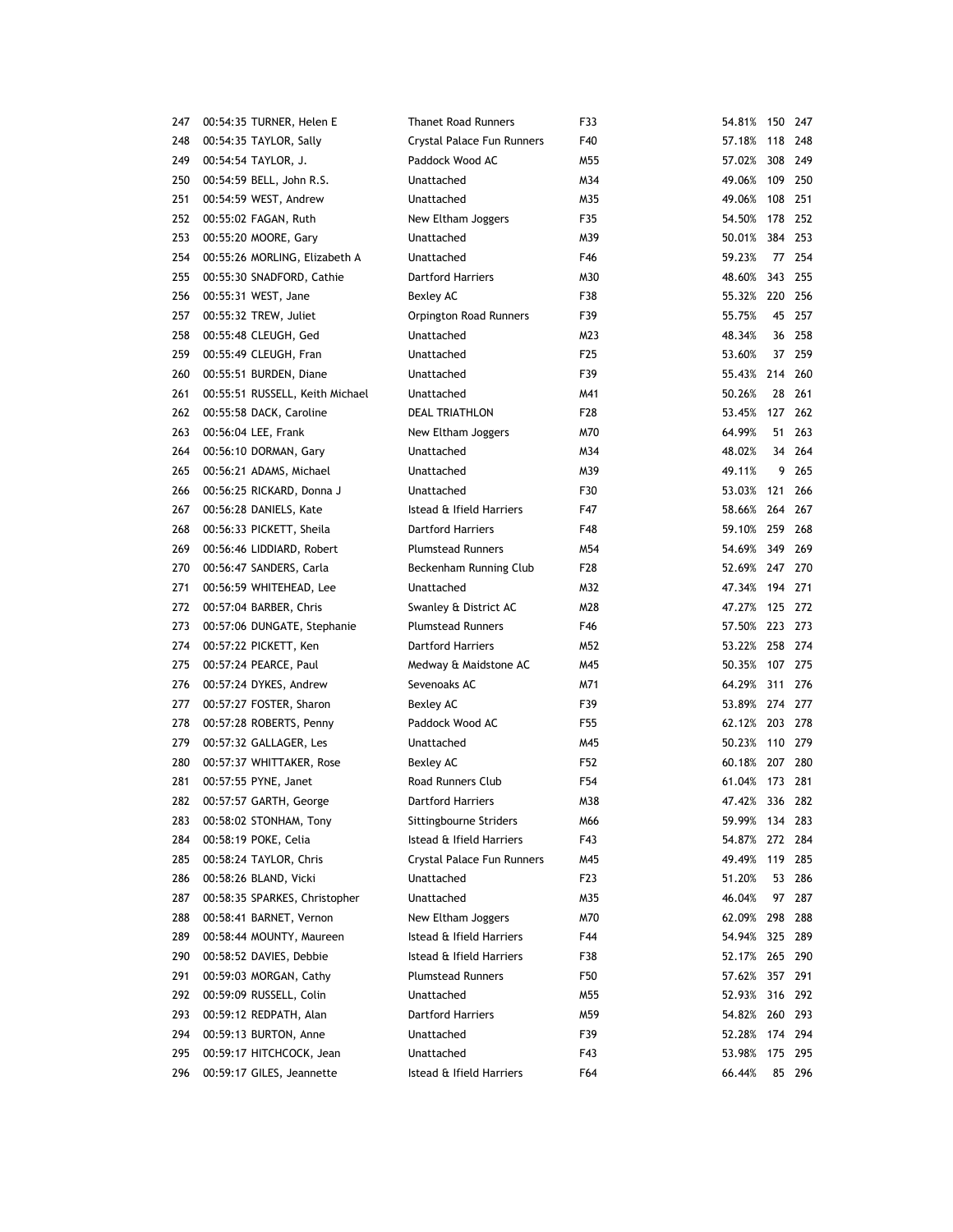| 297 | 00:59:19 KEMP, Linda L        | <b>Bromley AC</b>            | F51             | 57.90% 285     |         | 297     |
|-----|-------------------------------|------------------------------|-----------------|----------------|---------|---------|
| 298 | 00:59:23 LEE, Jackie          | <b>Thanet Road Runners</b>   | F37             | 51.31%         | 196     | 298     |
| 299 | 00:59:28 MURPHY, Jackie       | Orpington Road Runners       | F41             | 52.92%         | 61      | 299     |
| 300 | 00:59:32 WEBSTER, Keith       | New Eltham Joggers           | M66             | 58.48%         | 252     | 300     |
| 301 | 00:59:33 WHYTE, Louise        | Unattached                   | F30             | 50.24%         | 58      | 301     |
| 302 | 00:59:35 FAIRLEY, lan         | Unattached                   | M43             | 47.80%         | 20      | 302     |
| 303 | 00:59:35 GIRLING, Tanya       | Swanley & District AC        | F27             | 50.21%         | 19      | 303     |
| 304 | 00:59:46 BURNS, Katie         | <b>Treasury Running Club</b> | F <sub>26</sub> | 50.06%         | 198     | 304     |
| 305 | 01:00:11 STOKES, John M       | Swanley & District AC        | M56             | 52.48%         | 201     | 305     |
| 306 | 01:00:22 THOMAS, Jacqueline   | New Eltham Joggers           | F48             | 55.36%         | 153     | 306     |
| 307 | 01:00:39 WINCHESTER, Debbie   | Unattached                   | F43             | 52.76%         | 44      | 307     |
| 308 | 01:00:40 GREW, Helen Louise   | Unattached                   | F32             | 49.31%         | 32      | 308     |
| 309 | 01:01:22 HARVEY, Adrian J     | Unattached                   | M47             | 47.82%         | 117     | 309     |
| 310 | 01:01:28 PARKER, Audrey       | Unattached                   | F32             | 48.67%         | 136     | 310     |
| 311 | 01:01:35 BERRY, Richard       | Unattached                   | M47             | 47.65%         | 40      | 311     |
| 312 | 01:01:47 PETTS, Jill          | Unattached                   | F38             | 49.71%         | 128     | 312     |
| 313 | 01:01:47 GREENFIELD, Jane E L | <b>Bromley AC</b>            | F43             | 51.79%         | 170     | 313     |
| 314 | 01:01:55 THOMSON, Graeme      | Unattached                   | M45             | 46.68%         | 378     | 314     |
| 315 | 01:02:33 MURPHY, Bridget      | New Eltham Joggers           | F32             | 47.83%         | 306     | 315     |
| 316 | 01:02:51 WHITE, Rob           | Unattached                   | M35             | 42.92%         | 360 316 |         |
| 317 | 01:02:54 CHILDS, Sarah        | Dartford Road Runners        | F31             | 47.56%         | 381 317 |         |
| 318 | 01:02:54 MANNING, Janet       | Unattached                   | F44             | 51.30%         | 131 318 |         |
| 319 | 01:02:56 ELDER, Hilary        | Unattached                   | F36             | 48.04%         | 59      | 319     |
| 320 | 01:03:02 COOK, Peter          | Unattached                   | M36             | 42.99%         | 183     | 320     |
| 321 | 01:03:12 COOK, Frank          | Kent AC                      | M69             | 56.99%         | 182 321 |         |
| 322 | 01:03:12 JONES, Zoe           | Unattached                   | F34             | 47.34%         | 184     | 322     |
| 323 | 01:03:24 ROOK, Finnian C      | Unattached                   | M28             | 42.54%         | 177 323 |         |
| 324 | 01:03:46 PETERS, Valerie      | Unattached                   | F43             | 50.18%         | 213     | 324     |
| 325 | 01:03:51 JACOB, Lennard       | New Eltham Joggers           | M74             | 60.10% 250     |         | 325     |
| 326 | 01:03:55 WING, Julie          | <b>Maidstone Harriers</b>    | F52             | 54.25% 224     |         | 326     |
| 327 | 01:04:26 WISDOM, John         | New Eltham Joggers           | M69             | 55.90%         | 157     | 327     |
| 328 | 01:04:30 WILLMOT, Maxine      | Unattached                   | F43             | 49.61%         | 63      | 328     |
| 329 | 01:05:11 WILKINSON, Beth      | Unattached                   | F53             | 53.71% 147 329 |         |         |
| 330 | 01:05:11 JOUBERT, Christelle  | Unattached                   | F <sub>26</sub> | 45.90% 146 330 |         |         |
| 331 | 01:05:15 WARNER, Michael      | Unattached                   | M54             | 47.58% 290 331 |         |         |
| 332 | 01:05:16 PYNE, Katie          | Unattached                   | F <sub>28</sub> | 45.84% 288 332 |         |         |
| 333 | 01:05:26 FOSTER, Simon L C    | Unattached                   | M40             | 42.59%         | 106     | 333     |
| 334 | 01:05:37 BRILEY, Stephen      | Unattached                   | M35             | 41.11%         | 38      | 334     |
| 335 | 01:06:19 GAYNOR, Shelly       | <b>Thanet Road Runners</b>   | F54             | 53.30%         | 217     | 335     |
| 336 | 01:07:24 WISDOM, Linda        | New Eltham Joggers           | F46             | 48.71%         | 158     | 336     |
| 337 | 01:07:36 EDWARDS, John        | New Eltham Joggers           | M75             | 57.54%         | 251     | 337     |
| 338 | 01:10:53 O'CONNER, Maurice    | Unattached                   | M46             | 41.09%         | 91      | 338     |
| 339 | 01:11:48 JENNINGS, Sylvia     | Bexley AC                    | F60             | 52.38%         | 261     | 339     |
| 340 | 01:11:57 KEANE, Debbie        | Unattached                   | F42             | 44.10%         | 75      | 340     |
| 341 | 01:11:57 TINDALL, Sophy Ann   | Unattached                   | F36             | 42.02%         | 76      | 341     |
| 342 | 01:11:57 RAE, Elizabeth J     | Unattached                   | F54             | 49.13%         | 74      | 342     |
| 343 | 01:14:02 WING, Stephan        | <b>Maidstone Harriers</b>    | M51             | 40.90%         | 225     | 343     |
| 344 | 01:16:06 CLEARY, Vivien       | <b>Dartford Road Runners</b> | F39             | 40.68%         | 87      | 344     |
| 345 | 01:16:06 CLEARY, Michael      | Dartford Road Runners        | M49             | 39.16%         | 88      | 345     |
| 346 | 01:17:36 LITTLE, Andrea J     | Dartford Harriers            | F41             | 40.56%         |         | 257 346 |
|     |                               |                              |                 |                |         |         |